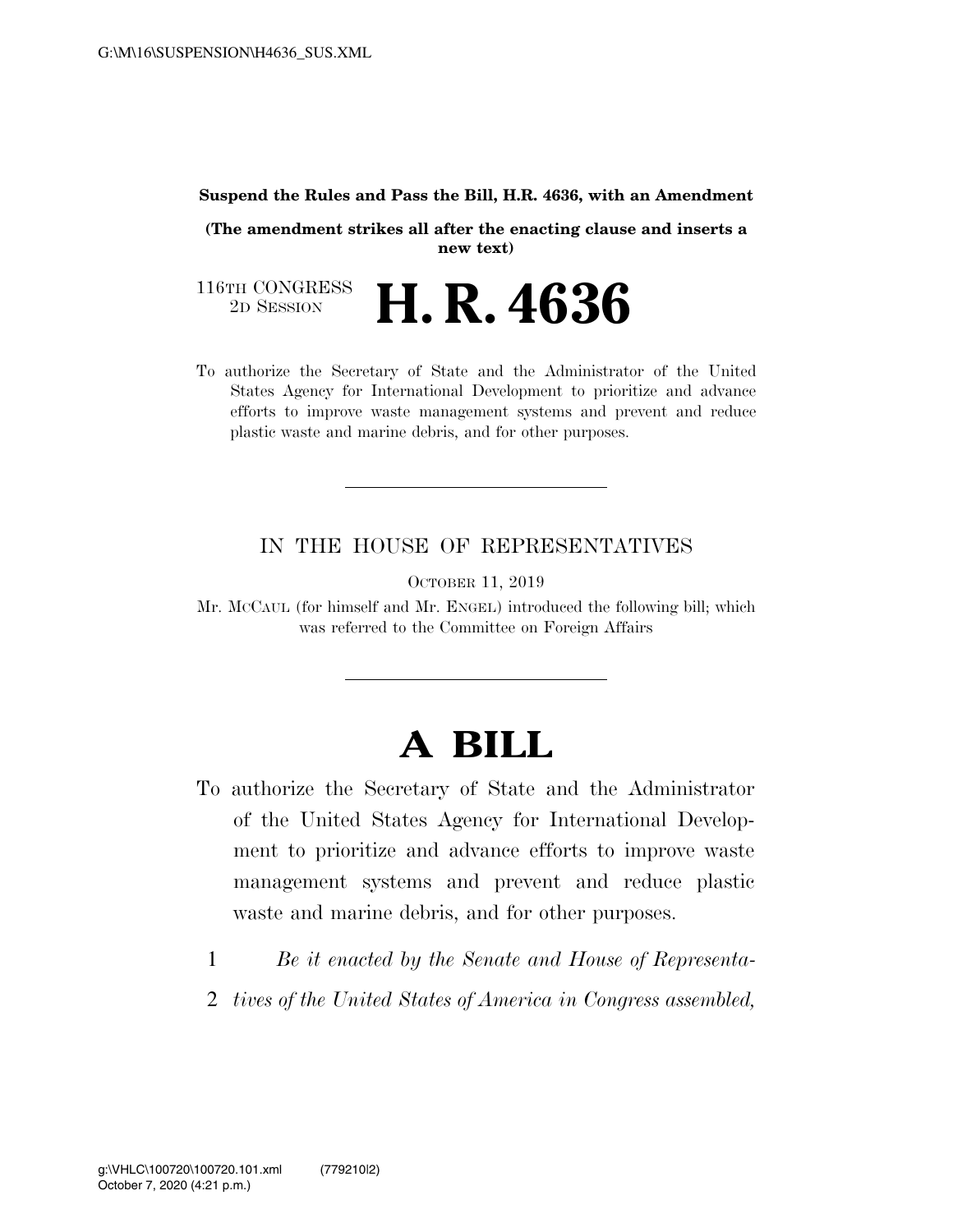$\mathfrak{D}$ 

# **SECTION 1. SHORT TITLE.**

 This Act may be cited as the ''Partnering and Leveraging Assistance to Stop Trash for International Cleaner Seas Act'' or the ''PLASTICS Act''.

# **SEC. 2. FINDINGS.**

Congress finds the following:

 (1) Eight million metric tons of plastic enter the ocean every year. Marine debris damages the health of marine life, impedes local economic devel- opment, and threatens health systems. Ten river sys- tems carry an estimated 90 percent of the river-based plastic waste that ends up in the ocean.

 (2) Mismanaged plastic waste has the highest risk of contaminating rivers and oceans. China con- tributes the largest share of this mismanaged waste, followed by Indonesia, the Philippines, Vietnam, Thailand, Egypt, Nigeria, and South Africa. The United States is the world's second-largest producer and consumer of plastics products, and the top ex-porter of plastic scrap.

 (3) Most marine debris, particularly plastics, enters the oceans from land-based sources, mainly in developing countries, that lack the capacity to ade-quately manage waste and prevent dumping.

 (4) During the Our Ocean Conference in Octo-ber 2018, the United States announced assistance to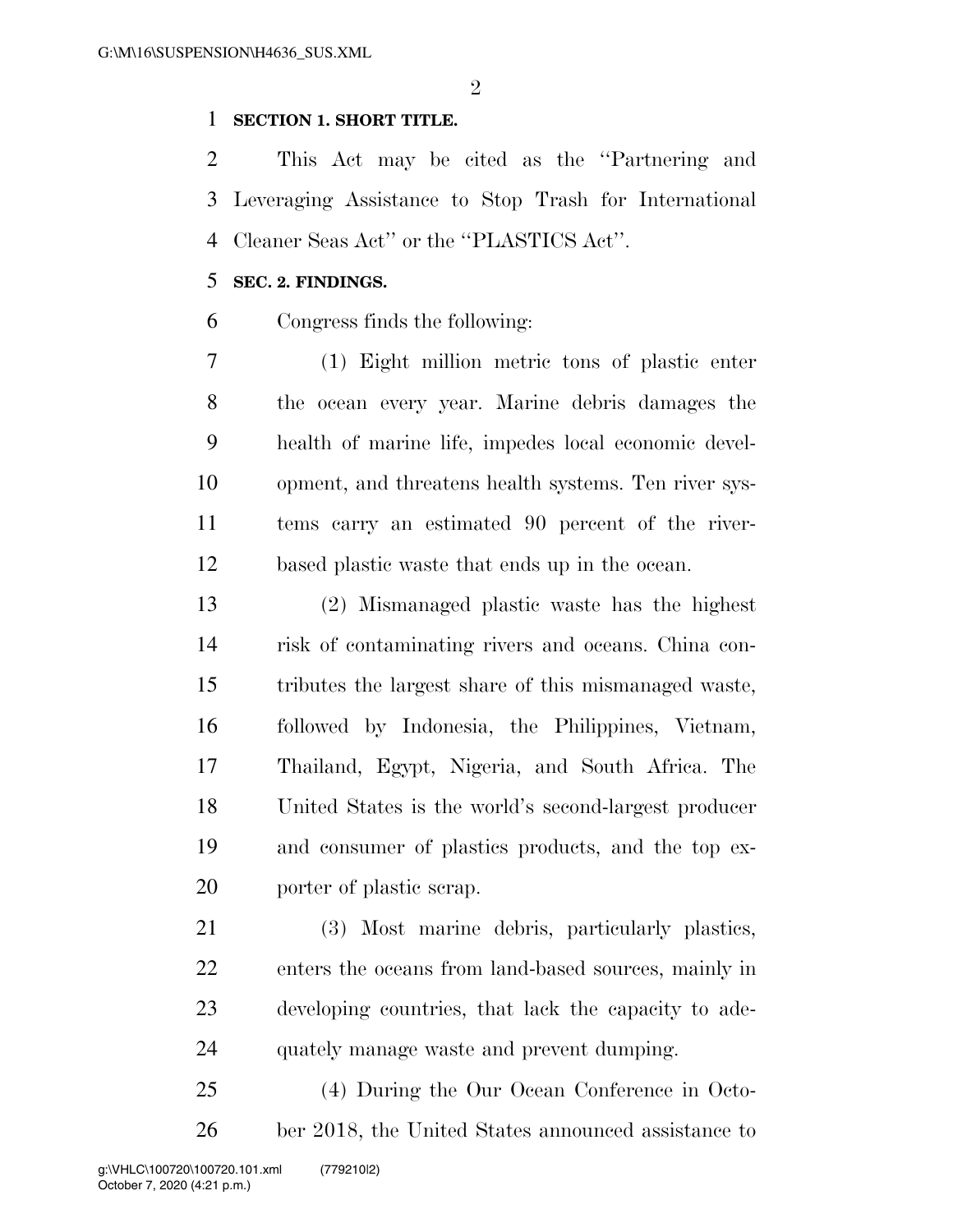prevent marine debris from entering the ocean 2 through development of waste management systems and reduce plastics in marine protected areas in the Indo-Pacific.

 (5) During the June 2019 G20 Summit in Osaka, Japan, the United States joined other G20 members in endorsing the ''Osaka Blue Ocean Vi- sion'' to reduce additional pollution by marine plas- tic litter to zero by 2050 and the G20 Implementa- tion Framework for Actions on Marine Plastic Lit-11 ter, which outlines a commitment to prevent and re- duce plastic debris in the oceans through waste man- agement and clean-up efforts to remove marine plas- tic debris and prioritizes efforts to advance innova- tive solutions and international cooperation to sup-port such initiatives.

# **SEC. 3. STATEMENT OF POLICY.**

 It is the policy of the United States to consult, part- ner, and coordinate with the governments of foreign coun- tries, international organizations, private and civil society entities, and other stakeholders in a concerted effort to—

 (1) prevent and reduce marine debris and plas- tic waste, including through reduced consumption, greater transparency in global trade of plastic waste,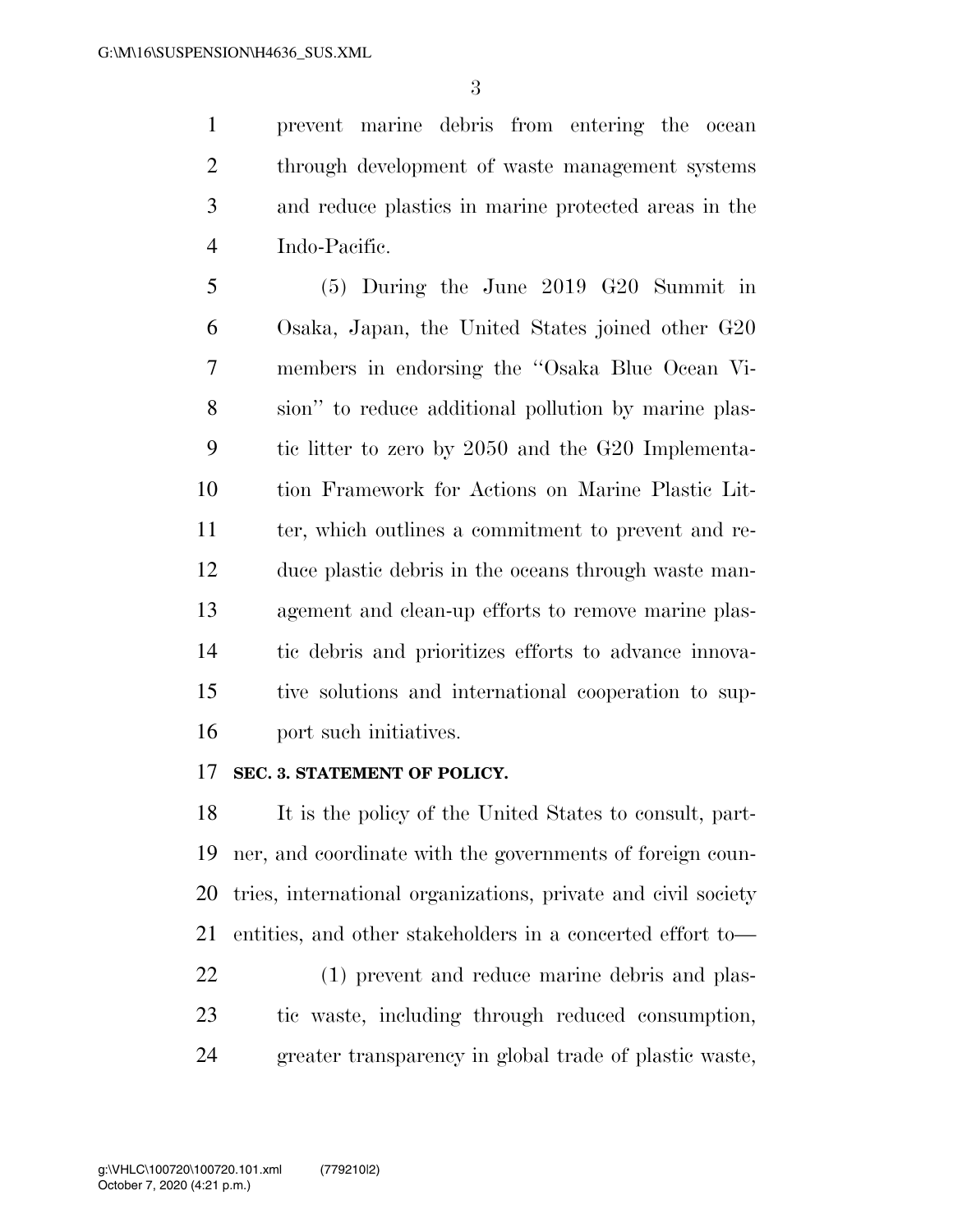- and support for integrated waste management sys-tems in developing countries;
- (2) advance innovative market-based solutions and catalyze private capital to prevent and reduce marine debris and plastic waste, support integrated waste management systems, and improve market de-mand for recycled material;
- (3) build the capacity of national and sub- national governments in other countries to develop and implement integrated waste management sys- tems, measure and report progress in reducing plas- tic waste, and prevent plastic waste from entering rivers and oceans;
- (4) support local economic development through programs that assist community members, particu- larly women, youth, and marginalized populations, to derive economic benefit from waste products and participation in waste management systems; and
- (5) engage in international and regional co- operation to prevent and reduce marine debris and plastic waste, share best practices, and empower na- tional and subnational governments, local commu- nities, civil society, and the private sector to engage in such efforts.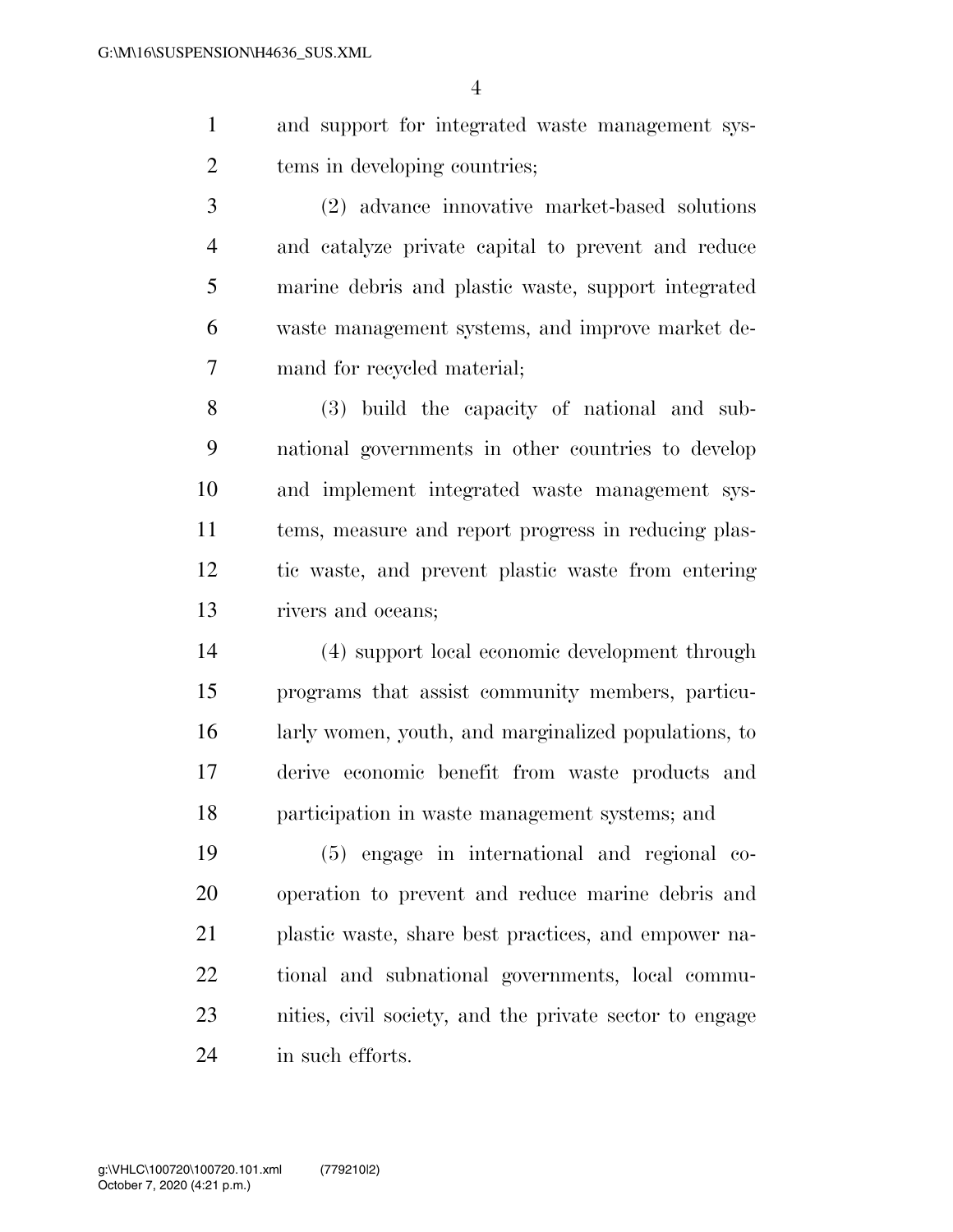# **SEC. 4. SENSE OF CONGRESS.**

 It is the sense of Congress that, in pursuing the pol- icy described in section 3, the President should direct United States representatives to appropriate international bodies to use the voice, vote, and influence of the United States to advocate support for the following:

 (1) Efforts to improve transparency in global trade of plastic waste, improve plastic waste regula- tion to ensure the safety of humans and the environ- ment, strengthen integrated waste management sys- tems, and prevent, reduce, reuse, and recycle plastic waste, to the extent practical.

 (2) Collaborative approaches to establish meas- urable targets and objectives, with related action plans, for reducing marine debris and plastic waste from all sources and sharing best practices in waste prevention and management systems to prevent plas-tic waste.

 **SEC. 5. UNITED STATES SUPPORT TO IMPROVE WASTE MANAGEMENT SYSTEMS AND PREVENT AND REDUCE MARINE DEBRIS.** 

 (a) IN GENERAL.—The Secretary of State and the Administrator of the United States Agency for Inter- national Development, in coordination with the heads of relevant Federal departments and agencies, are authorized to prioritize and advance ongoing global efforts to—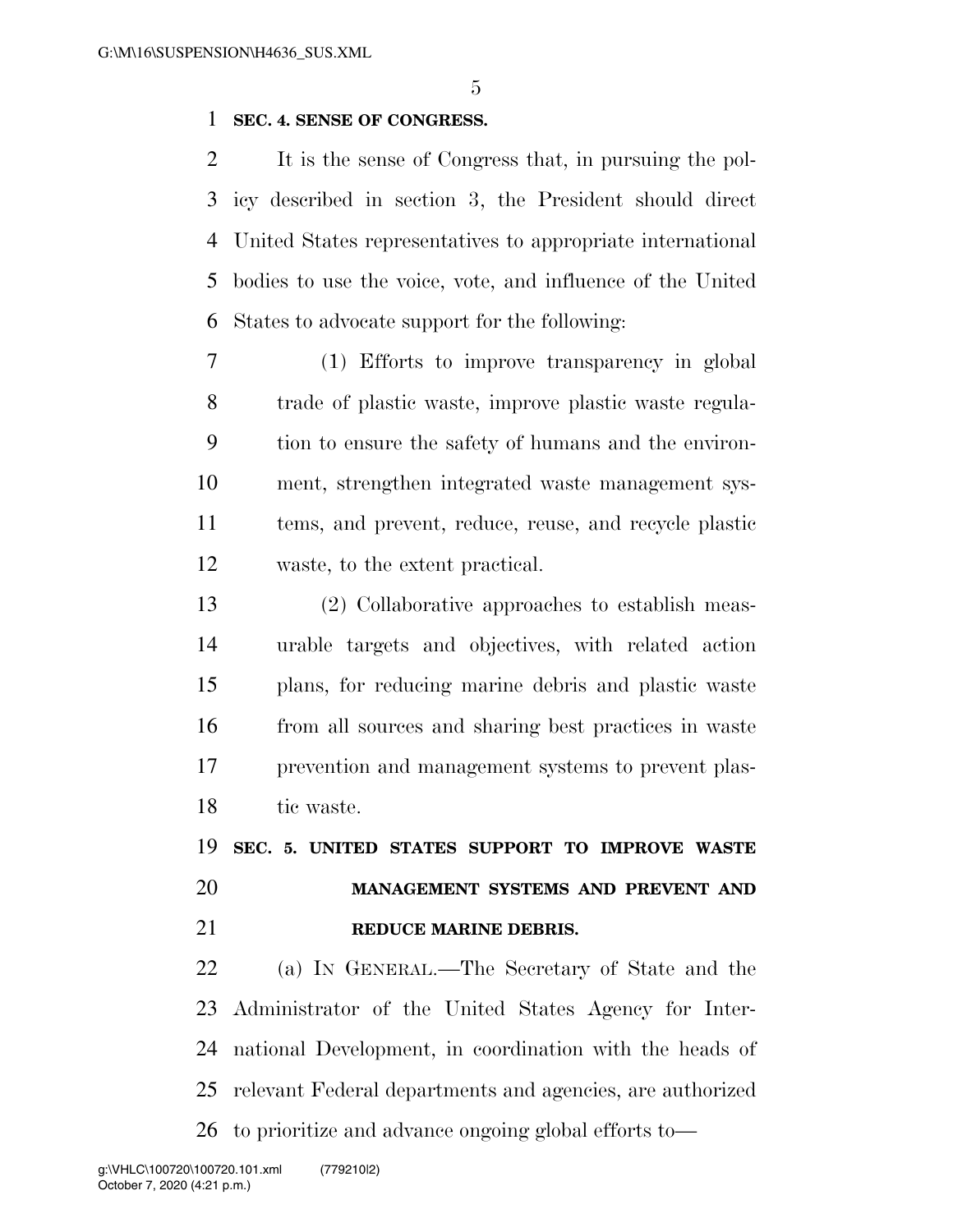(1) prevent and reduce marine debris and plas- tic waste, including through reduced consumption, greater transparency in global trade of plastic waste, and support for integrated waste management sys-tems in developing countries;

 (2) advance innovative market-based solutions and catalyze private capital to prevent and reduce marine debris and plastic waste, support integrated waste management systems, and improve market de-mand for recycled material;

 (3) build the capacity of national and sub- national governments in other countries to develop and implement integrated waste management sys- tems, measure and report progress in reducing plas- tic waste, and prevent plastic waste from entering rivers and oceans; and

 (4) support local economic development through programs that assist community members, particu- larly women, youth, and marginalized populations, to derive economic benefit from waste products and participation in waste management systems.

 (b) COORDINATION WITH PRIVATE SECTOR.—The Secretary and the Administrator, in coordination with the Chief Executive Officer of the United States International Development Finance Corporation and the Chief Execu-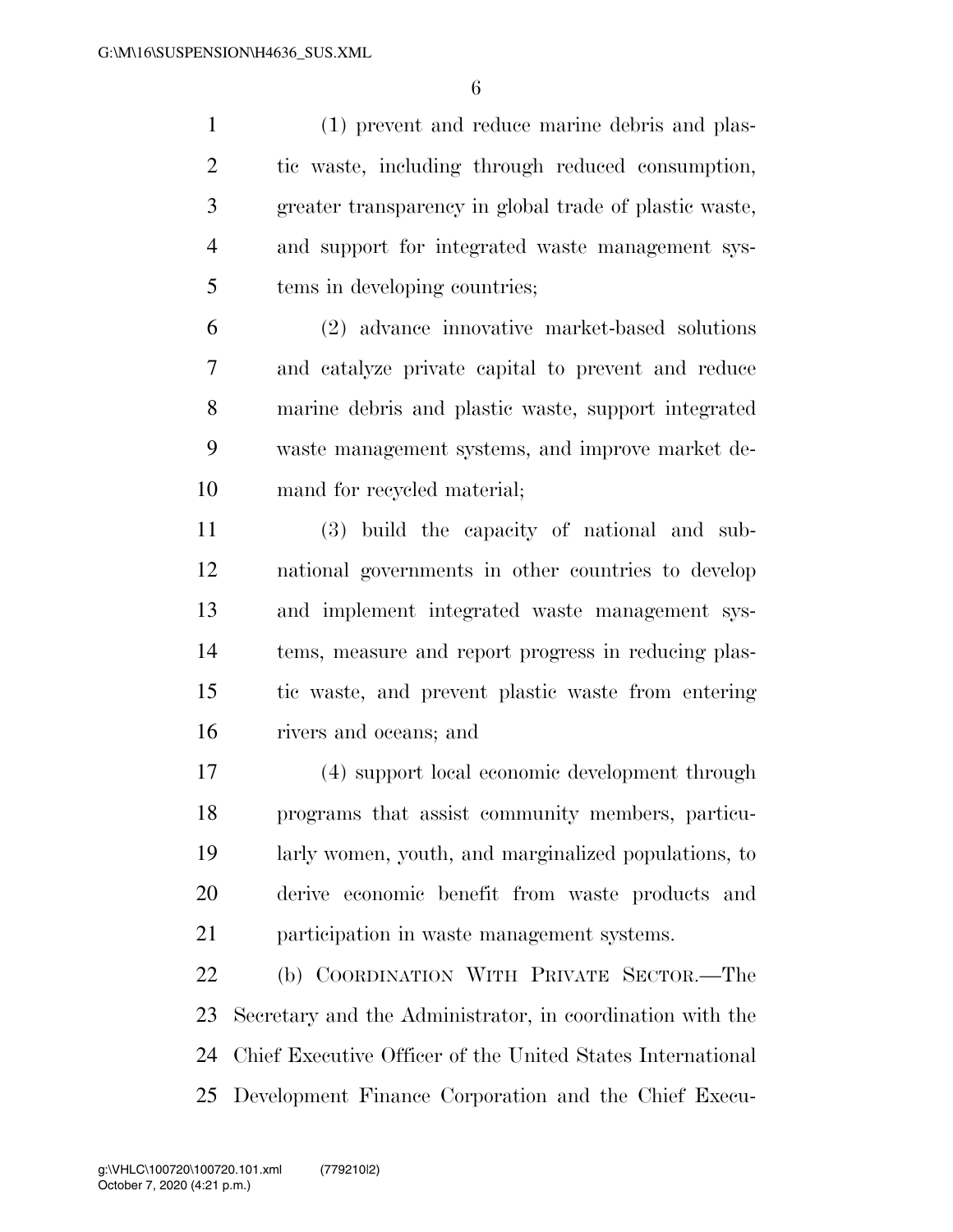tive Officer of the Millennium Challenge Corporation and in consultation with the heads of relevant Federal depart- ments and agencies, are authorized and encouraged to work with entities in the private sector and with non- governmental organizations to leverage sources of public and private capital to complement the efforts described in subsection (a), including by financing infrastructure in- vestments, supporting capacity-building activities, and en- tering into cost-sharing, cost-matching, and other coopera-tive agreements to support and finance such efforts.

 (c) MONITORING AND EVALUATION.—The Secretary and the Administrator shall establish monitoring and eval- uation mechanisms, including measurable goals, objec- tives, and benchmarks, to ensure the effective use of United States foreign assistance to achieve the objectives described in paragraphs (1) through (4) of subsection (a). (d) DOMESTIC RESOURCE MOBILIZATION.—In car- rying out the authority under subsection (a), the Secretary and the Administrator, in coordination with the heads of relevant Federal departments and agencies, shall seek to provide technical assistance to mobilize the domestic re- sources of recipient countries in order to increase cost- sharing, self-reliance, and host country ownership of waste prevention and management programs.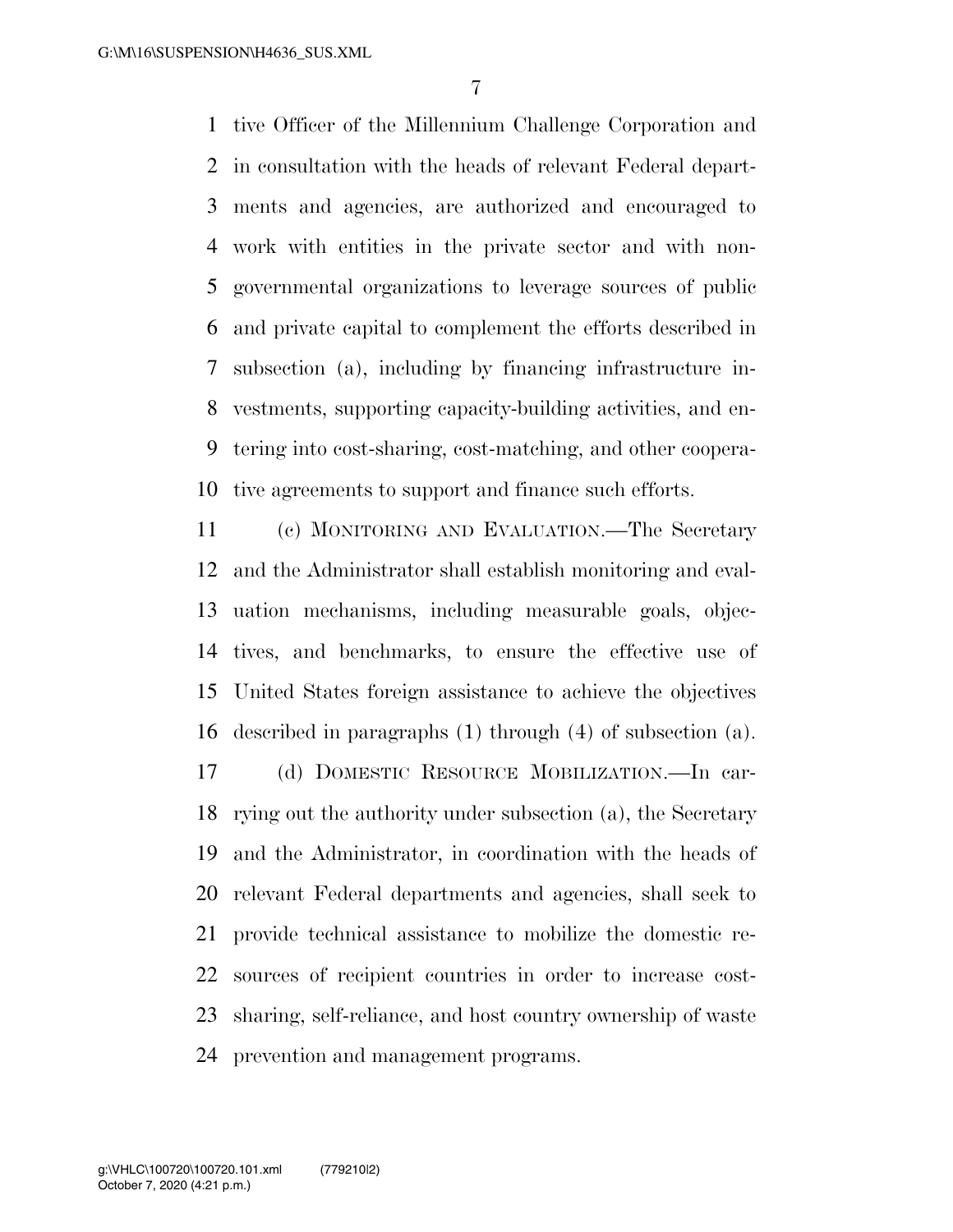(e) COST LIMITATION.—No additional funds are au-thorized to be appropriated to carry out this Act.

- (f) REPORT.—Not later than 180 days after the date of the enactment of this Act, the Secretary and the Ad- ministrator, in consultation with the heads of relevant Federal departments and agencies, shall jointly submit to the appropriate congressional committees a report on on- going programs and monitoring and evaluation mecha- nisms to carry out the authority under subsection (a) that includes a description of—
- (1) the monitoring and evaluation plans and in- dicators used to measure performance of assistance programs, in accordance with subsection (d);
- (2) best practices and lessons learned in imple-menting the efforts authorized under subsection (a);
- (3) the extent to which recipient countries have demonstrated a commitment and willingness to co- operate to advance the efforts described in sub- section (a) and to dedicate resources to support waste prevention and management initiatives;

 (4) the extent to which host country govern- ments and other governments in the region are in- vesting resources to advance initiatives to prevent or reduce marine debris and plastic waste and develop integrated waste management systems; and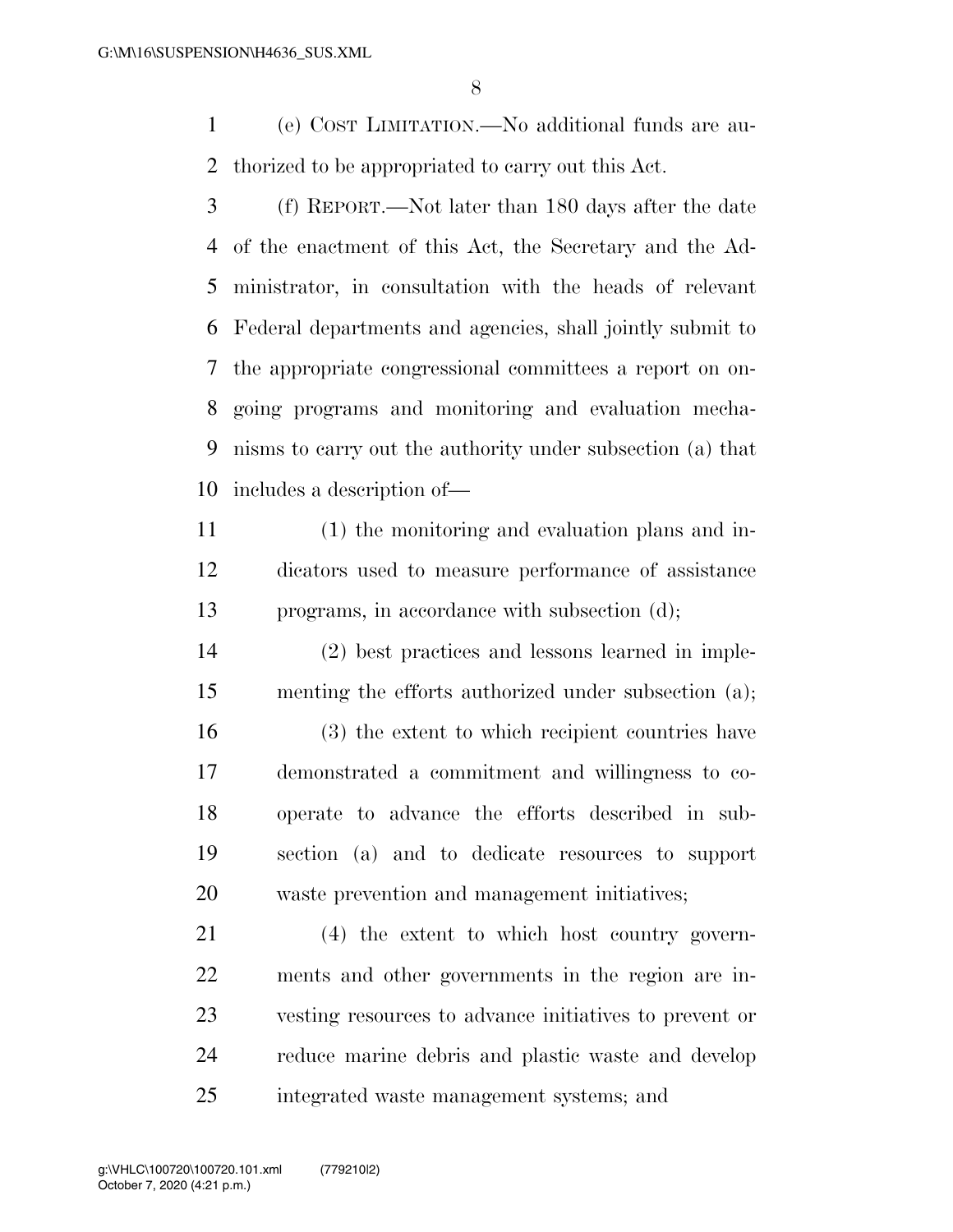(5) the extent to which other funding sources, including through private sector investment, have been identified to advance waste prevention and management initiatives.

 (g) APPROPRIATE CONGRESSIONAL COMMITTEES DEFINED.—In this section, the term ''appropriate con-gressional committees'' means—

 (1) the Committee on Foreign Affairs and the Committee on Appropriations of the House of Rep-resentatives; and

 (2) the Committee on Foreign Relations and the Committee on Appropriations of the Senate.

# **SEC. 6. PLASTIC WASTE REDUCTION INITIATIVE.**

 (a) IN GENERAL.—The Chief Executive Officer of the United States International Development Finance Cor- poration is authorized to establish, in coordination with relevant Federal departments and agencies and incor- porating any existing programs of the Corporation for such purposes, an initiative to pursue investment opportu- nities to address plastic waste pollution and support im- proved, integrated waste management systems in devel- oping countries, including by catalyzing global public and private-sector investments to prevent and reduce marine debris and plastic waste in such countries.